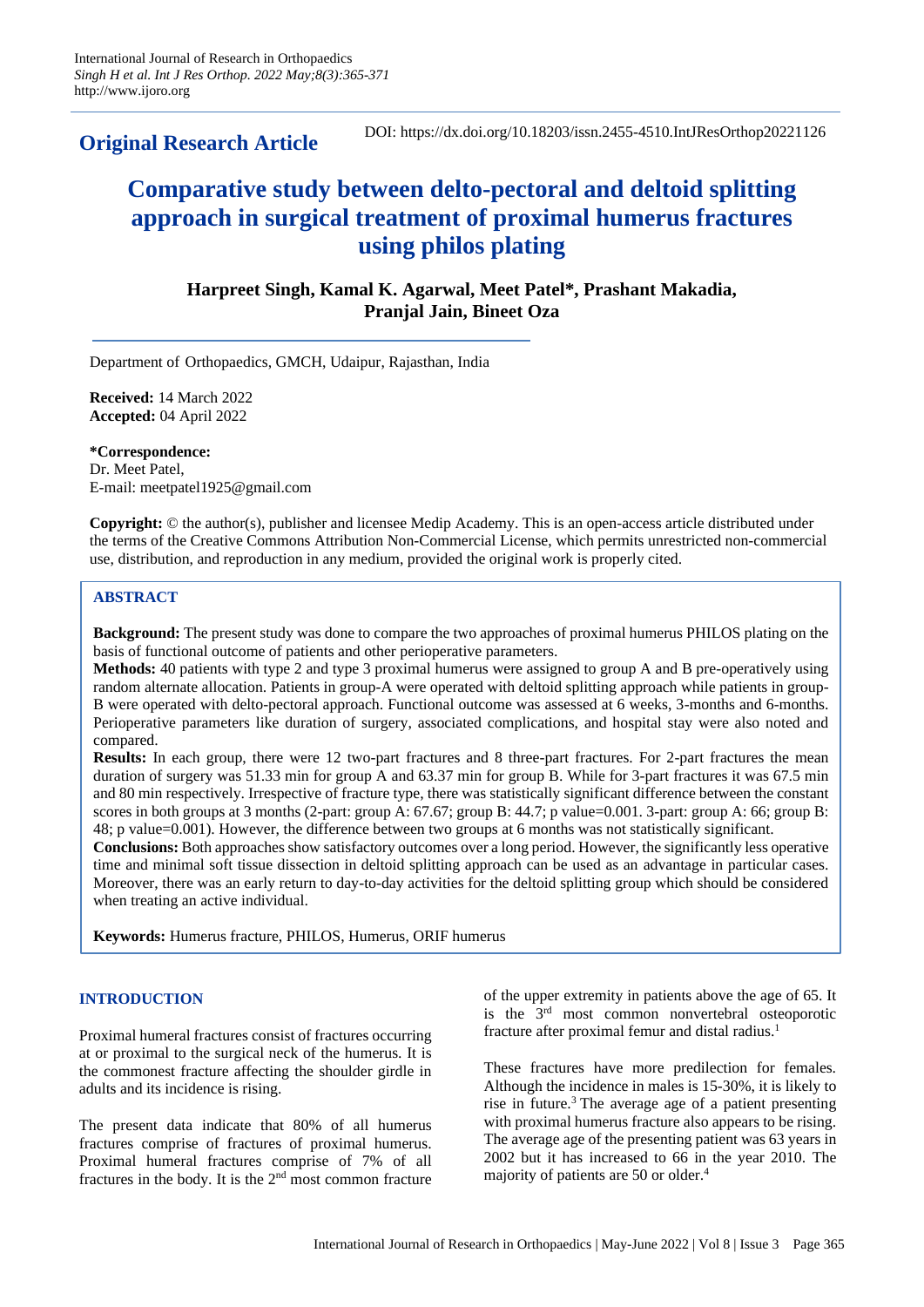Majority of proximal humerus fractures are managed conservatively. However, surgical management is being preferred. With modern advancements in surgery, fracture reconstruction is gaining popularity over prosthetic replacement. Surgical preference ranges from 10-40% in different institutions. Interestingly, in regions with lower incidence of fractures, surgical treatment is preferred.<sup>5</sup>

Many studies support good outcomes of non-operative management in non-displaced fractures but a recent prospective study shows that conservative management of undisplaced fractures of proximal humerus can cause significant functional impairment with 2/3rd of the patients complaining of chronic pain. This is commonly seen in the elderly with 2-part proximal humerus fractures who live independently with no additional nursing care. This accounts for considerably poor quality of life in these people.<sup>4</sup>

The modus operandi of management includes nonoperative and operative (closed as well as open) treatments based on the fracture type and classification. Non-operative treatment consists mostly of sling immobilization but many variables are to be considered in this modality of treatment like age, fracture type, and displacement. Closed operative method consists of closed reduction and percutaneous pinning and can be done in 2-part and some 3-part fractures. The most common method still remains ORIF with plating. Other modalities are intramedullary nailing and hemi or complete arthroplasty for which indications are limited.

Pre-contoured locking compression plates are fixed angled devices which prevent subsidence in the metaphyseal areas. These plates alleviate the risk of malreduction and preserve the blood supply to the bone. Technique for the fixation of two-, three-, and four-part proximal humerus fractures has rapidly shifted towards the use of locking plates. Most commonly used is PHILOS plate. Now this open fixation is achieved by two approaches- deltoid splitting and delto-pectoral approach.

The anterior delto-pectoral approach has traditionally been the workhorse of surgeries around the shoulder since a long time.

Deltoid splitting approach is a relatively newer modality in which the proximal humerus is accessed from the lateral aspect and is believed to make the reduction of tuberosities and plate fixation easier. Deltoid splitting approach is also a relatively less invasive one. This approach allows a direct access to the greater tuberosity as well as the area between the greater and lesser tuberosities, just lateral to bicipital groove allowing direct manipulation of humeral head.<sup>6</sup> The hardware placement is also in line with the direction of incision.<sup>7</sup> Some surgeons avoid this approach due to potential risk of injury to the anterior branch of axillary nerve.<sup>7</sup>

However, axillary nerve can be identified by direct visualization or palpation during surgery and protected.

The delto-pectoral approach provides direct visualization of the fracture site and the medial calcar. It uses the interval between pectoralis major and deltoid. Some previous studies suggest a better functional outcome with delto-pectoral approach then deltoid splitting.<sup>8</sup> However, it has been noted that difficulties arise in exposure of cases of greater tuberosity fractures and fractures with retroversion of humeral head.<sup>7</sup>

On the other hand, there are multiple studies that emphasize the ease of reduction and higher functional outcome in early stages for deltoid splitting approach.<sup>6,9</sup>

The aim of the study was to compare both the approaches and their functional outcome, based on constant Murley score. Also, various peri-operative and post-operative parameters have been compared between the two.

#### **METHODS**

After obtaining approval from the institutional research board and informed consent of the patient, this study was conducted on a sample size of 40 patients. The patients were distributed into two groups by random alternate allocation. Patients in group A were operated using the deltoid splitting approach while patients in group B were operated using delto-pectoral approach.

Patients with fractures of the proximal humerus classified as type 2 and type 3, according to Neer's classification and age greater than 18 years were included in the study. Patients with dislocation of head humerus, other bony injuries in the ipsilateral upper limb or neurological deficit of the upper limb were excluded.

Detailed history was taken, and thorough general examination was done with special emphasis on features of proximal humerus injuries. Systemic examination was also done along with routine blood investigations. The fractures were evaluated by antero-posterior and axillary view radiographs of the shoulder and a 3-D reconstruction computed tomography (CT) scan of the shoulder if required.

Patient were taken in a beach chair supine position.

For deltoid splitting approach, firstly the anatomical landmarks are marked- lateral border of the acromion and lateral aspect of the proximal humeral shaft. Skin incision is made from lateral border of acromion 5 cm distally along the shaft of the humerus. If the skin incision need be extended based on fracture pattern, then the incision is extended in the same plane as a separate distal incision, leaving 2 cm from the end of the proximal incision. This is done to protect the axillary nerve that has a very defined course through this part (Figure 1 showing two window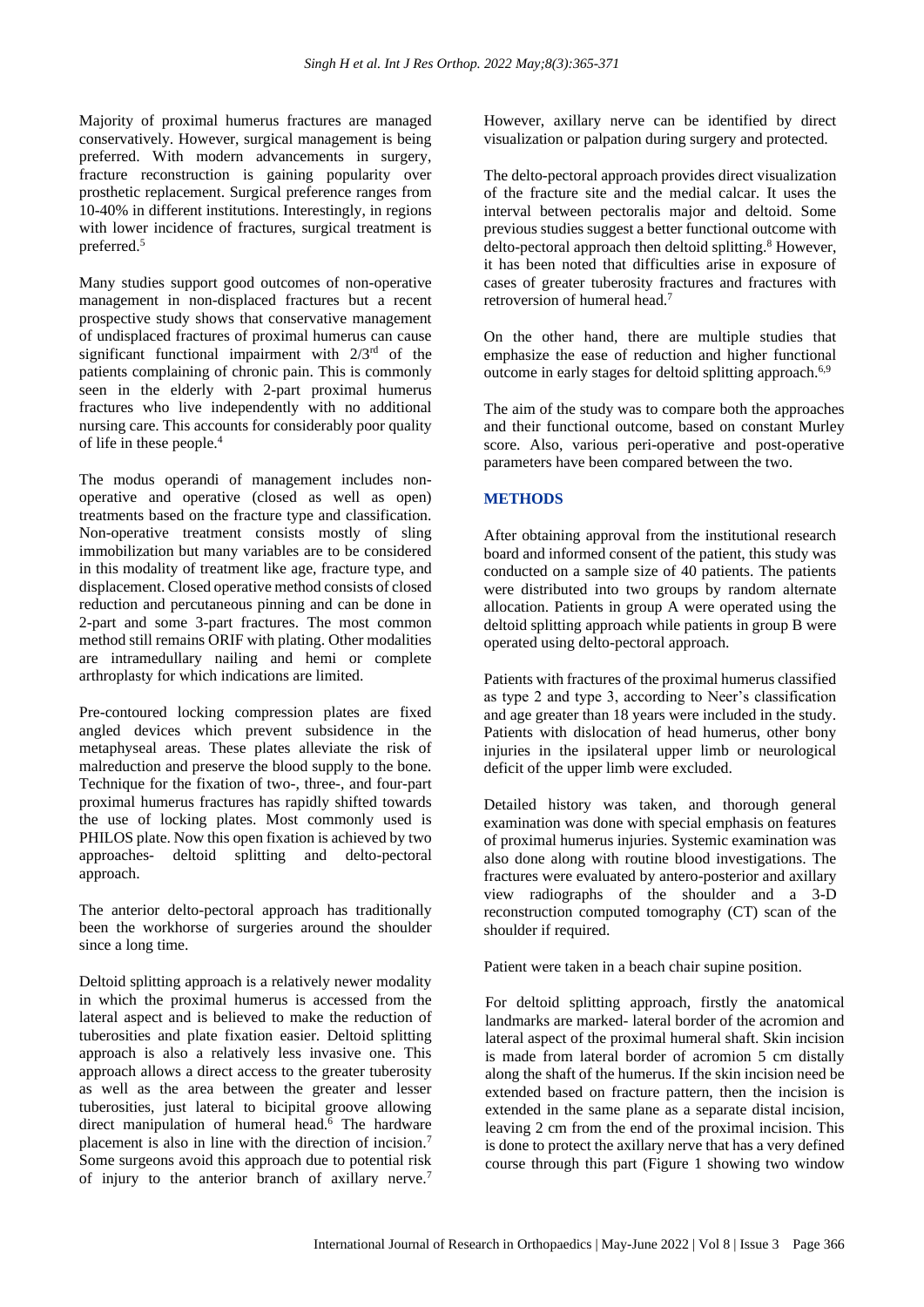deltoid splitting approach). Or the axillary nerve was explored if the incision was single and extended.

Next, we split the acromial part of deltoid along its fibers through the mid raphe and humerus is exposed. This entire approach works through an almost avascular plane safe even from the circumflex arteries. The axillary band is digitally palpated and its location is identified. Reduction of fracture is done under imaging guidance. The axillary nerve band is digitally lifted from the humerus and PHILOS plate is slid beneath, along the bone. After achieving accurate reduction, the plate is fixed with appropriate number of screws- at least 5 in the head and 2 or more in the shaft. Thorough lavage of the joint is done to clear off any remaining debris. Deltoid is sutured in layers with no 2-0 vicryl with care to protect the axillary nerve followed by subcutaneous tissue. Skin is sutured with ethilon/skin staples. Compression bandage dressing done and an armsling pouch is applied.

In the patient operated with delto-pectoral approach. The landmarks which are marked are coracoid process, proximal humeral shaft and the acromion. A 12 cm long incision is taken from coracoid along the humeral shaft towards the insertion of deltoid. Interval is developed between the pectoralis major and deltoid taking care of the cephalic vein which should be retracted laterally or medially. Clavipectoral fascia is identified. Clavipectoral fascia is incised lateral to the conjoined tendon and inferior to coracoacromial ligament. The subscapularis tendon is identified and split vertically followed by a vertical capsulotomy. Traction over musculocutaneous nerve is avoided throughout the dissection.

The fracture is reduced under imaging guidance, medial calcar is reconstructed. Temporary k wires might be used for fixation. The plate is applied lateral to the bicipital groove. Plate is fixed using unicortical screws in the head and bicortical in the shaft. Reduction is again checked under imaging guidance. Capsule is sutured followed by fascia in layers with no 2-0 vicryl with care to protect the axillary nerve. Then subscapularis is repaired followed by suturing of the subcutaneous tissue layer. Skin is sutured with ethilon/skin staples. Compression bandage dressing done and an armsling pouch is applied.

Post-operatively on post op day-1 X-ray is done of the respective shoulder in AP and lateral views.

Patients were put on physiotherapy rehabilitation protocol the very next day irrespective of the group achieving full passive range of motion (ROM) within 4-6 weeks and full active ROM in 8-10 weeks followed by strengthening exercises.

Suture removal was done after 2 weeks. Patients were followed up at 6 weeks 3 months and 6 months. At each visit functional outcome was assessed using the constant Murley score. Patients were assessed for any complication.





## **RESULTS**

The mean age in our study was 38 years for 2-part fractures and 35 for 3-part fractures. The youngest patient was 18 years old and the oldest patient was 60 years old.

In our series of 40 patients, 32 patients (80%) were males and 8 patients (20%) were female, (male predominance). It may be because of the involvement of males in outdoor activities like sports and road traffic accidents. However, both groups had 16 males and 4 females.

In each group, there were 12 two-part fractures and 8 threepart fractures as classified according to Neer's criteria. The average duration of hospital stay was 4 to 5 days for both groups irrespective of the fracture type.

For 2-part fractures the mean duration of surgery was 51.33 min for group A and 63.37 min for group B. This difference in duration of surgery was found to be statistically significant i.e. p value  $\leq 0.05$  (p value=0.006). While for 3-part fractures the mean duration for surgery for group A was 67.5 min and 80 min for group B. This difference too was found to be statistically significant (p value=0.017).

Functional outcome was assessed using the constant-Murley score at the 6-weeks, 3 months and 6 months visit. For 2-part fractures, group A had mean constant score was 32.3 at 6 weeks, 67.67 at 3 months and 81 at 6 months. For group B the mean constant score at 6 weeks was 30.88, at 3 months was 44.7 and at 6 months was 79.67. There was statistically significant difference between the constant scores in both groups at 3 months (group A: 67.67; group B: 44.7; p value=0.001). But it was not significant at 6 months. Similarly for 3-part fractures also functional outcome was assessed using the constant Murley score at the 6-week, 3-month and 6 month visit. For group A the mean constant score at 6 weeks was 33.25, at 3 months was 66, at 6 months was 79.5. For group B the mean constant score at 6 weeks was 30.5, at 3 months was 48 and at 6 months was 77.50. There was statistically significant difference between the constant scores in both groups at 3 months (group A: 66;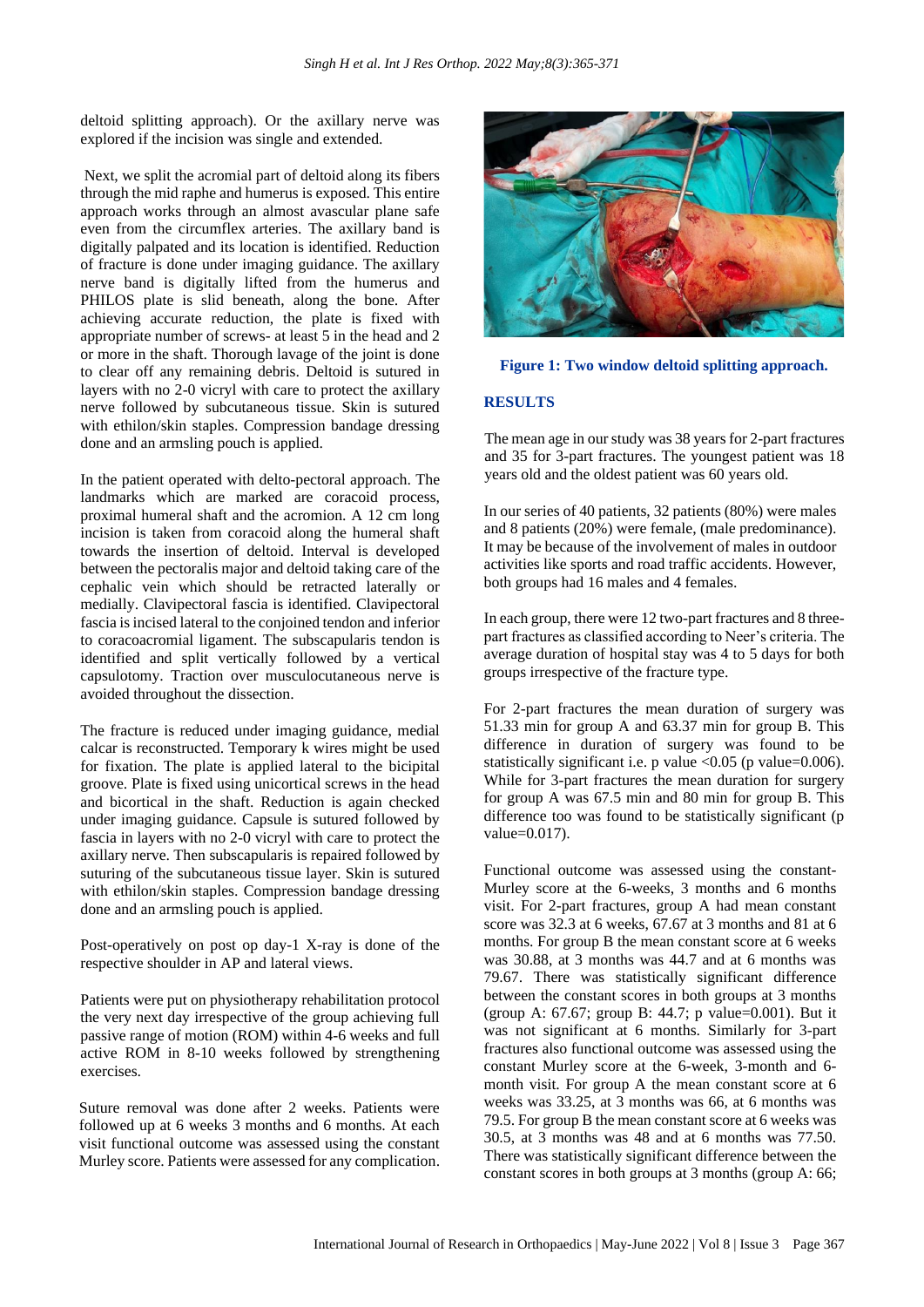group B: 48; p value=0.001). However, the difference between two groups at 6 months was not statistically significant.

Table 1 shows comparison of various parameters between both groups in 2-part fracture patients. All comparative data related to 3-part fractures is shown in Table 2.

Early superficial infection of suture site was present in only 1 case in group B with delayed wound healing. There was no deep infection. It was resolved by local wound care and oral antibiotics. No other complications were seen in any of the patients.

Signs of union were seen in all 40 patients at 3-month follow-up. Clinically it was assessed by absence of local tenderness and an acceptable active assisted range of motion. Radiologically callus formation and development of trabercular continuity were accepted as signs of union. The mean time to union for group A was 2.8 months (range 2.4 to 3.2 month) and for group B was 3 months (range 2.4 to 3.4). This difference was not significant.

#### **Table 1: Functional outcomes of two-part fractures.**

| 2 part                       | Group A $(N=24)$ |           | Group B $(N=24)$ |           | Z        |         |
|------------------------------|------------------|-----------|------------------|-----------|----------|---------|
|                              | Mean             | <b>SD</b> | <b>Mean</b>      | <b>SD</b> |          | P value |
| Age                          | 37.83            | 19.416    | 38.17            | 13.243    | $-0.035$ | 0.973   |
| <b>Hospital stay</b>         | 4.50             | 0.548     | 4.67             | 0.516     | $-0.542$ | 0.599   |
| <b>Operative time</b>        | 51.33            | 4.546     | 63.67            | 7.394     | $-3.481$ | 0.006   |
| <b>Constant-Murley score</b> |                  |           |                  |           |          |         |
| 6 weeks                      | 32.33            | 1.966     | 30.83            | 4.070     | 0.813    | 0.435   |
| 3 months                     | 67.67            | 2.944     | 44.67            | 2.733     | 14.026   | 0.000   |
| 6 months                     | 81.00            | 3.286     | 79.67            | 3.670     | 0.663    | 0.522   |

#### **Table 2: Functional outcomes of three-part fractures.**

| 3 part                       | Group $A(N=16)$ |           | Group $B(N=16)$ |           |          |         |
|------------------------------|-----------------|-----------|-----------------|-----------|----------|---------|
|                              | <b>Mean</b>     | <b>SD</b> | <b>Mean</b>     | <b>SD</b> | Z        | P value |
| Age                          | 35.25           | 17.557    | 34.50           | 1.732     | 0.085    | 0.935   |
| <b>Hospital stay</b>         | 4.25            | 0.500     | 4.75            | 0.500     | $-1.414$ | 0.207   |
| <b>Operative time</b>        | 67.50           | 2.887     | 80.00           | 7.071     | $-3.273$ | 0.017   |
| <b>Constant-Murley score</b> |                 |           |                 |           |          |         |
| 6 weeks                      | 33.25           | 3.500     | 30.50           | 1.915     | 1.379    | 0.217   |
| 3 months                     | 66.00           | 3.651     | 48.00           | 4.320     | 6.364    | 0.001   |
| 6 months                     | 79.50           | 2.517     | 77.50           | 3.416     | 0.943    | 0.382   |



**Figure 2: Case of 18-year-old male with H/O fall from bike operated with PHILOS platting using the deltoid splitting approach, (a) pre-op X-ray; (b) post-op X-ray; and (c) range of motion at 6 months. Post-operative outcome according to constant score at 6 months: good, complications: none.**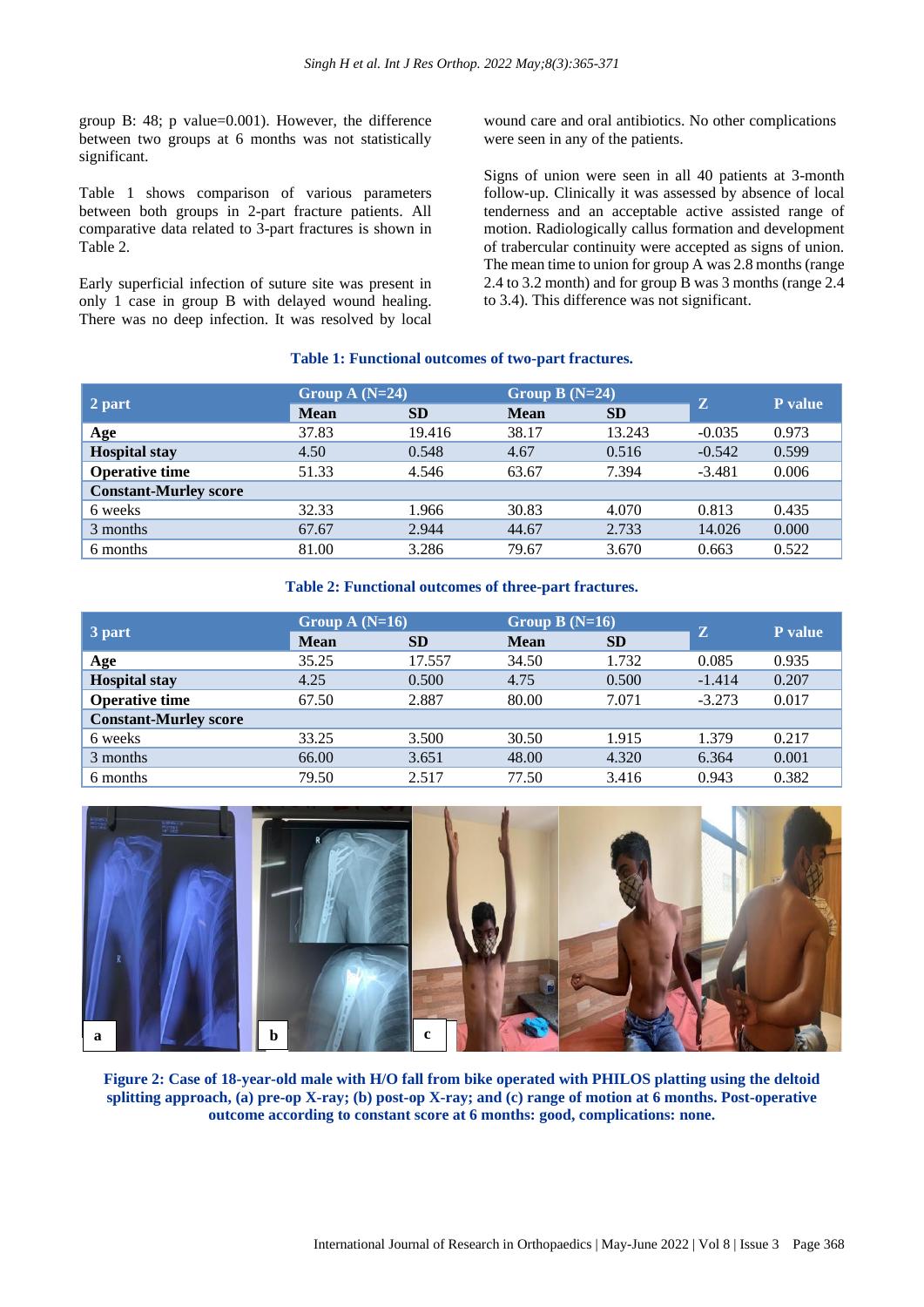

**Figure 3: Case of 35-year-old male H/O fall from bike operated with PHILOS platting using the delto-pectoral approach (a) pre-op X-ray; (b) post-op X-ray; and (c) active forward flexion at 6 months. Post-operative outcome according to constant score at 6 months: good, complications: none.**

## **DISCUSSION**

The proximal humerus fractures are mainly the results of high impact injuries. As seen in this study, majority of these fractures have been found to be a result of road side accidents (75%). The prevalence of these fractures has been seen mostly in males, which shows that this injury mainly occurs in outgoing and active work-force, since it is the male who are predominantly involved in the "out of home" activities in the rural and semi urban areas.

Fractures of proximal humerus especially when 3-part i.e. accompanied by a greater tuberosity fragment or 4-part, need accurate reduction for proper functioning of the shoulder and to restore the range of motion at the shoulder. Besides accurate reduction of the fracture fragments, early shoulder mobilization is very important in their management. Hence these fractures need to be surgically fixed and stabilized so as to achieve the above given objectives. Conservative methods like the U slab and bracing have provided poor results. A retrospective study of 32 patients with these injuries has shown that non-operative management frequently results in persistent pain, stiffness and dysfunction of the shoulder.<sup>10</sup>

Surgical approach to the proximal humerus has more commonly been the deltopectoral since most surgeons are well versed with this approach. Deltoid-splitting approach is a good alternative to the standard deltopectoral approach when fixing proximal humerus fractures, since it gives good access to the displaced posteromedial greater tuberosity fragment as well as to the lateral shaft of humerus where the PHILOS plate is to be applied.<sup>6</sup>

Several studies by various authors have concluded that deltoid splitting approach is a good alternative to deltopectoral approach in the fixation of fracture proximal humerus without any significant complications encountered.6,9,11 Study by Singh et al also concluded that deltoid splitting approach was a good alternative to the

standard deltopectoral approach when fixing proximal humerus fractures. It is a safe approach and if the axillary nerve is well protected and identified, it does not amount to an increased rate of complications. The displaced greater tuberosity can be easily reduced and plate fixation on the lateral aspect of the proximal humerus is easier than the classic deltopectoral approach.<sup>12</sup>

Deltoid splitting approach in addition has the benefit of being minimally invasive thus leading to minimal soft tissue damage along with rapid and improved healing. Depending upon the fracture anatomy, the skin incision can be a continuous long incision, with complete exploration of axillary nerve in the fibers of deltoid. Otherwise, fixation can be done using two separate skin windows, as a minimally invasive technique without complete exploration but palpating the nerve.<sup>6</sup>

In our study we allotted the patients by alternate allocation to group A and group B. Patients in group A were operated using deltoid splitting approach while in group B were operated using delto-pectoral approach. The operating time was noted in our study for both groups. It was noted that there was statistically significant difference between the operating time of both surgical approach groups irrespective of the type of fracture (2 part: mean group A-51.3, group B-63.6, p value=0.006; 3-part: mean group A-67.5, group B- 80, p value=0.017). This difference is attributed to primarily the ease of the deltoid splitting approach and the relative safeness of the technique. Another factor that contributes to this difference is the ease of reduction of fractures through this approach, especially the greater tuberosity. Liu et al in their study also observed a significant difference in surgical time (81.8 for deltoid splitting versus 91 for deltopectoral).<sup>13</sup>

Moreover, decrease in operative time is particularly useful in patients with co morbidities on whom long surgeries should be avoided. As we saw proximal humerus fractures are a result of high energy road traffic accidents majorly, they may be associated with a lot of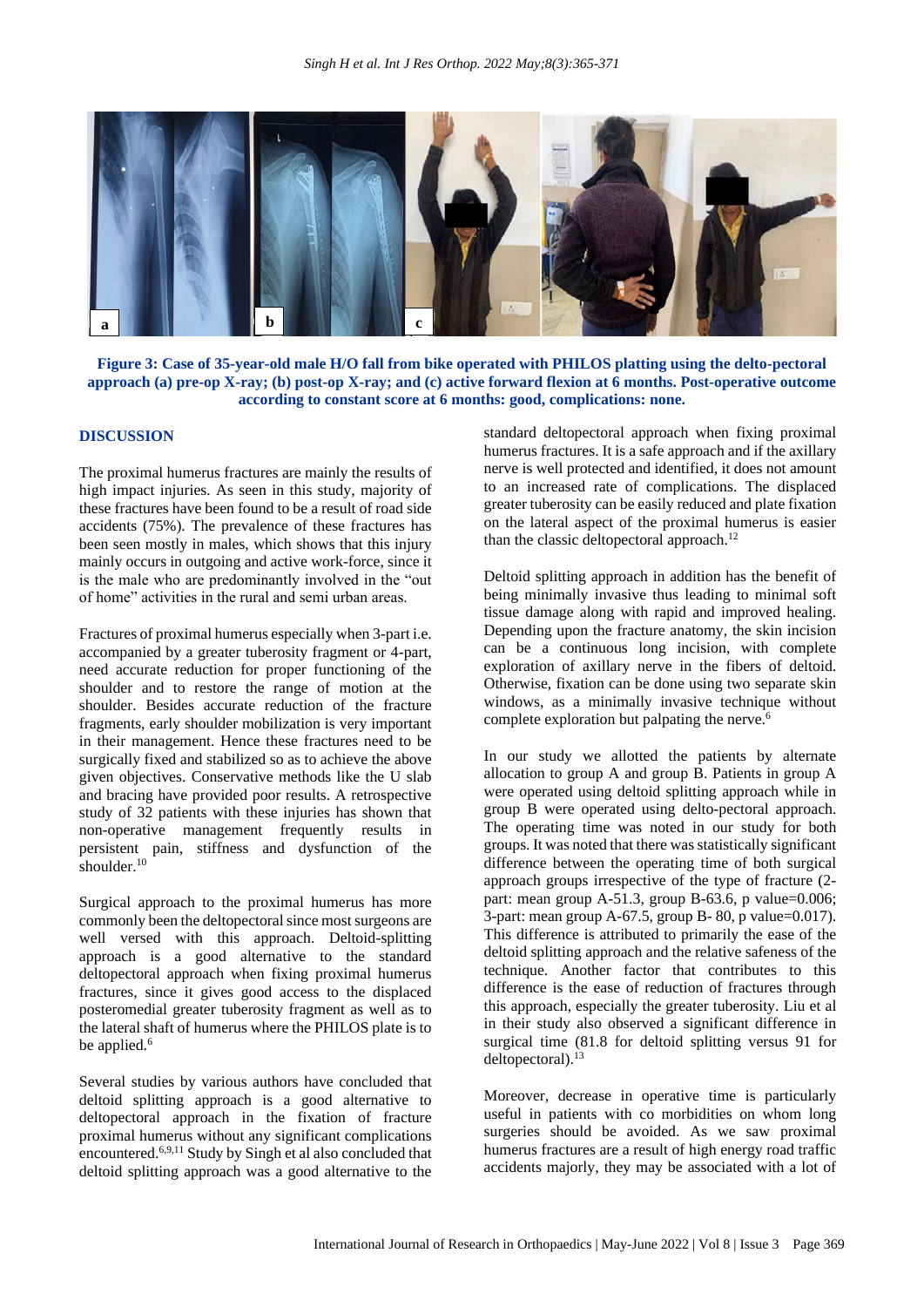other injuries which lead to a hemodynamically unstable patient. In such cases a lesser operative time is beneficial.

The mean time to union for group A was 2.8 months (range 2.4 to 3.2 month) and for group B was 3 months (range 2.4 to 3.4). This difference was not significant. Union was assessed clinically as no local tenderness and an acceptable active assisted range of motion. Radiologically callus formation and development of trabecular continuity were accepted as signs of union. In a study by Kohli et al the average union time was found to be 14 weeks which is similar to our study.<sup>11</sup>

Korkmaz et al evaluated eighty-six patients who underwent surgical treatment using both approaches. It was seen that tuberosity fragment and humeral head were better reduced with the lateral deltoid splitting approach. They further stated that patients in group A had a higher constant score in early stages of follow up.<sup>9</sup> In our study functional outcome was assessed using the constant score at 6 weeks, 3 month and 6-month follow-up. It was found in our study that the constant scores at 6- weeks and 6 month follow up in both the groups were similar. However, in both two-part and three-part fractures there was seen statistical difference in the 3-month constant score values of both groups (2-part: group A: 67.67; group B: 44.7; p value=0.001) (3-part: group A: 66; group B: 48; p value=0.001). Thus, it was noted that the patients that were operated using the deltoid splitting approach showed a significantly early return to day-today activities. They showed a higher range of motion and functional capability at the 3 month follow up. This early rehabilitation comes significantly into play when operating a young patient with active lifestyle or even an elderly who is not dependent on anyone for their daily routine.

The final follow-up at 6 months in all patients of both the groups showed good outcome (constant score 74-84). A concern for using deltoid splitting approach has been axillary nerve injury and resulting deltoid palsy and hence loss of abduction. However, no neurological complications were seen in our study. Studies in the literature as quoted above also do not report any incidence of axillary nerve injury. No cases of non-union were reported in our study; however, in a study by Papadopoulos et al in three patients operated with delto-pectoral approach, humeral head collapsed due to aseptic necrosis at a later stage following their union at  $6$ -months.<sup>14</sup> No signs of necrosis of humeral head were noted in any patients in our duration of followup. No major complications were noted in our study during the duration stay of patient and during follow-up. One case of superficial wound infection was noted in group B which was treated by wound care and oral antibiotics.

#### **CONCLUSION**

We conclude that both approaches show satisfactory outcomes over a long period. However, certain factors need to be kept in mind and considered when selecting the approach. As we saw the significantly less operative time and minimal soft tissue dissection in deltoid splitting approach can be used as an advantage in particular cases. Moreover, there was an early return to day-to-day activities for the deltoid splitting group which should be considered when treating an active individual.

*Funding: No funding sources Conflict of interest: None declared Ethical approval: The study was approved by the institutional ethics committee*

### **REFERENCES**

- 1. Baron JA, Barrett JA, Karagas MR. The epidemiology of peripheral fractures. Bone. 1996;18(3):209-13.
- 2. Court-Brown CM, Garg A, McQueen MM. The epidemiology of proximal humeral fractures. Acta Orthop Scand. 2001;72(4):365-71.
- 3. Bell JE, Leung BC, Spratt KF, et al. Trends and variation in incidence, surgical treatment, and repeat surgery of proximal humeral fractures in the elderly. J Bone Joint Surg Am. 2011;93(2):121–131.
- 4. Court-Brown CM, Garg A, McQueen MM. The translated two-part fracture of the proximal humerus. Epidemiology and outcome in the older patient. J Bone Joint Surg Br. 2001;83(6):799–804.
- 5. Bell JE, Leung BC, Spratt KF, et al. Trends and variation in incidence, surgical treatment, and repeat surgery of proximal humeral fractures in the elderly. J Bone Joint Surg Am. 2011;93(2):121–131.
- 6. Patel RR, Patel NP, Nakum AN, Sabuwala SK. Proximal humerus fractures treated using deltoid splitting approach, Gujarat medical journal 2015;70(1):59-61.
- 7. Gardner MJ, Griffith MH, Dines JS, et al. The extended anterolateral acromial approach allows minimally invasive access to the proximal humerus. Clin Orthop Relat Res. 2005;(434):123–129.
- 8. Rouleau DM, Balg F, Benoit B, Leduc S, Malo M, Vézina F, Laflamme GY. Deltopectoral vs. deltoid split approach for proximal Humerus fracture fixation with locking plate: a prospective Randomized study (HURA). Journal of Shoulder and Elbow Surgery. 2020 Nov 1;29(11):2190-9.
- 9. Korkmaz MF, Erdem MN, Karakaplan M, Gormelli G, Selcuk EB, Maras, Karatas T.Comparasion of lateral deltoid splitting and delto pectoral approaches in the treatment of proximal humerus fractures . Turkish journal of trauma and emergency surgery 2015; 21(2):113-18
- 10. Laflamme GY, Rouleau DM, Berry GK, Beaumont PH, Reindl R, Harvey EJ.Percutaneous humeral plating of fractures of the proximal humerus: results of a prospective multicenter clinical trial. J Orthop Trauma. 2008 ;22(3):153-8.
- 11. Kohli S, Vishwakarma N, Chauhan S, Salgotr K, Jain S, Dumbre P, Tiwari A, Yadav A. Trans deltoid approach in proximal humerus fractures: Outcome in